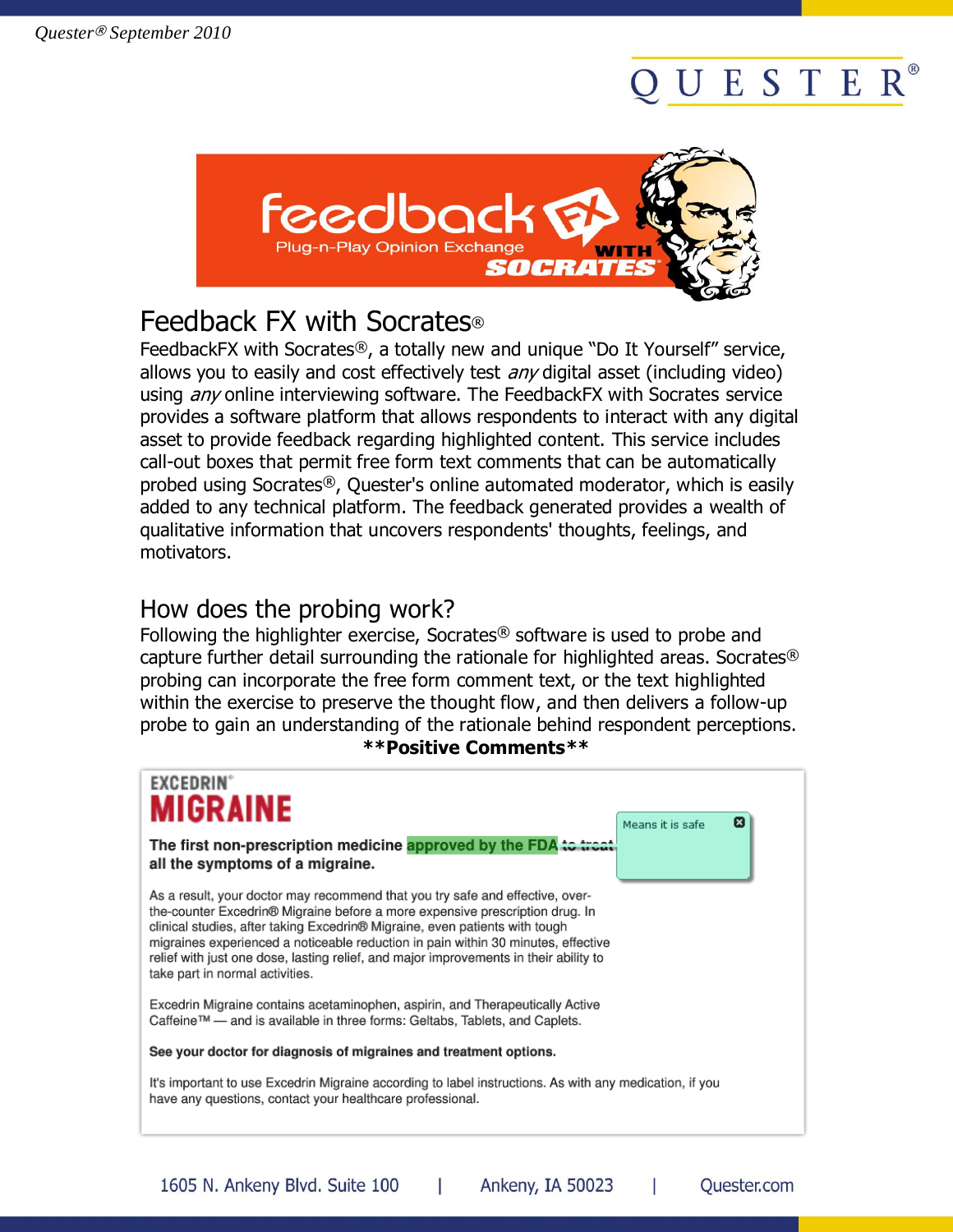# QUESTER®

### **\*\*Socrates**® **Probing on Positive Comments\*\***

|                                                                                                                              | <b>Quester conversation</b>                                                                                                                                                                                                                 |
|------------------------------------------------------------------------------------------------------------------------------|---------------------------------------------------------------------------------------------------------------------------------------------------------------------------------------------------------------------------------------------|
| <b>EXCEDRIN</b><br>MIGR                                                                                                      | I'd like to talk a bit more about your comment:<br><b>Means it is safe</b>                                                                                                                                                                  |
| The first non-<br>all the sympt                                                                                              | Help me understand more about what you like about that part.<br>FDA approval means safety                                                                                                                                                   |
| As a result, your<br>the-counter Exce<br>clinical studies, a<br>migraines experi<br>relief with just on<br>take part in norm | I'd like to talk a little more about the idea of safety and security. Help me understand more<br>about what you meant when you brought up that issue.<br>The FDA must have tested it to make sure it doesn't have side effects.<br>Continue |
| Excedrin Migrain<br>Caffeine™ — an                                                                                           |                                                                                                                                                                                                                                             |
| See your doctor                                                                                                              |                                                                                                                                                                                                                                             |
| It's important to<br>have any questic                                                                                        |                                                                                                                                                                                                                                             |
|                                                                                                                              | End conversation                                                                                                                                                                                                                            |

### **\*\*Negative Comments\*\***

| <b>EXCEDRIN</b><br><b>MIGRAINE</b>                                                                                                                                                                                                                                                                                                                                                                                                                                                                                                                                                                                                                                                                     |
|--------------------------------------------------------------------------------------------------------------------------------------------------------------------------------------------------------------------------------------------------------------------------------------------------------------------------------------------------------------------------------------------------------------------------------------------------------------------------------------------------------------------------------------------------------------------------------------------------------------------------------------------------------------------------------------------------------|
| The first non-prescription medicine approved by the FDA to treat<br>all the symptoms of a migraine.                                                                                                                                                                                                                                                                                                                                                                                                                                                                                                                                                                                                    |
| As a result, your doctor may recommend that you try safe and effective, over-<br>the-counter Excedrin® Migraine before a more expensive prescription drug. In<br>clinical studies, after taking Excedrin® Migraine, even patients with tough<br>migraines experienced a noticeable reduction in pain within 30 minutes, effective<br>relief with just one dose, lasting relief, and major improvements in their ability to<br>take part in normal activities.<br>Excedrin Migraine col caffeine is not good <b>8</b> aspirin, and Therapeutically Active<br>Caffeine™— and ie<br>Geltabs, Tablets, and Caplets.<br>See your doctor for <b>Conservation</b> of <i>integrant</i> sand treatment options. |
| It's important to use Excedrin Migraine according to label instructions. As with any medication, if you<br>have any questions, contact your healthcare professional.                                                                                                                                                                                                                                                                                                                                                                                                                                                                                                                                   |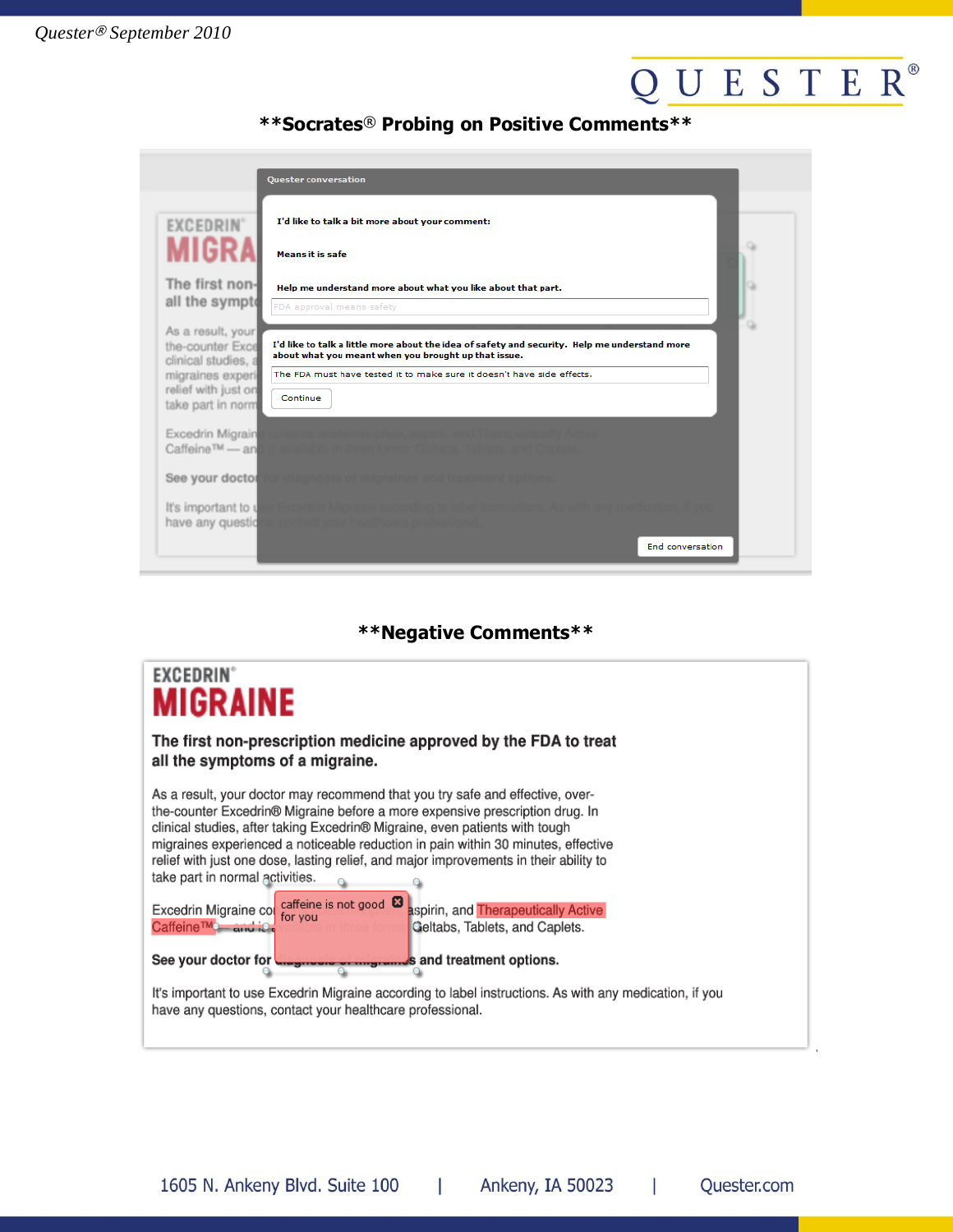# UESTER®

#### **\*\*Socrates**® **Probing on Negative Comments\*\***

|                                                                                                                              | <b>Quester conversation</b>                                                                                                                                                                   |
|------------------------------------------------------------------------------------------------------------------------------|-----------------------------------------------------------------------------------------------------------------------------------------------------------------------------------------------|
| <b>EXCEDRIN</b> °                                                                                                            | Now let's talk in more detail about your comment:                                                                                                                                             |
|                                                                                                                              | caffeine is not good for you                                                                                                                                                                  |
| The first non-<br>all the sympto                                                                                             | Help me understand more about what you dislike about that part.<br>I'm sensitive to caffeine                                                                                                  |
| As a result, your<br>the-counter Exce<br>clinical studies, a<br>migraines experi<br>relief with just on<br>take part in norm | Earlier you referenced that you're sensitive to caffeine, tell me about that.<br>It keeps me awake. I don't know what "therapeutically active caffeine" is or how it's different.<br>Continue |
| Excedrin Migrain<br>Caffeine™                                                                                                |                                                                                                                                                                                               |
| See your doctor                                                                                                              |                                                                                                                                                                                               |
| It's important to<br>have any questio                                                                                        |                                                                                                                                                                                               |
|                                                                                                                              | End conversation                                                                                                                                                                              |

# Where can it be used?

The Feedback FX with Socrates<sup>®</sup> platform can be used to capture input on any visual stimuli – including print materials, text documents, videos, or website content.

## How is the data analyzed?

The Feedback FX platform offers an analytic dashboard with multiple features. Data can be analyzed as a whole, or filtered by any demographic information that is imported. The dashboard provides the ability to create a Heat Map to illustrate the key areas of focus for each stimulus, as shown below:

| neat Map                                                                                                                                                                                                                                                                                                                                                                                                                                                      |  |  |
|---------------------------------------------------------------------------------------------------------------------------------------------------------------------------------------------------------------------------------------------------------------------------------------------------------------------------------------------------------------------------------------------------------------------------------------------------------------|--|--|
| EXCEDRIN'<br><b>MIGRAINE</b>                                                                                                                                                                                                                                                                                                                                                                                                                                  |  |  |
| The first non-prescription medicine approved by the FDA to treat<br>all the symptoms of a migraine.                                                                                                                                                                                                                                                                                                                                                           |  |  |
| As a result, your doctor may recommend that you try safe and effective, over-<br>the-counter Excedrin® Migraine before a more expensive prescription drug. In<br>clinical studies, after taking Excedrin® Migraine, even patients with tough<br>migraines experienced a noticeable reduction in pain within 30 minutes, effective<br>relief with just one dose, lasting relief, and major improvements in their ability to<br>take part in normal activities. |  |  |
| Excedrin Migraine contains acetaminophen, aspirin, and Therapeutically Active<br>Caffeine™ — and is available in three forms: Geltabs, Tablets, and Caplets.                                                                                                                                                                                                                                                                                                  |  |  |
| See your doctor for diagnosis of migraines and treatment options.                                                                                                                                                                                                                                                                                                                                                                                             |  |  |
| It's important to use Excedrin Migraine according to label instructions. As with any medication, if you<br>have any questions, contact your healthcare professional.                                                                                                                                                                                                                                                                                          |  |  |

 $H$ <sub>o</sub>nt Map